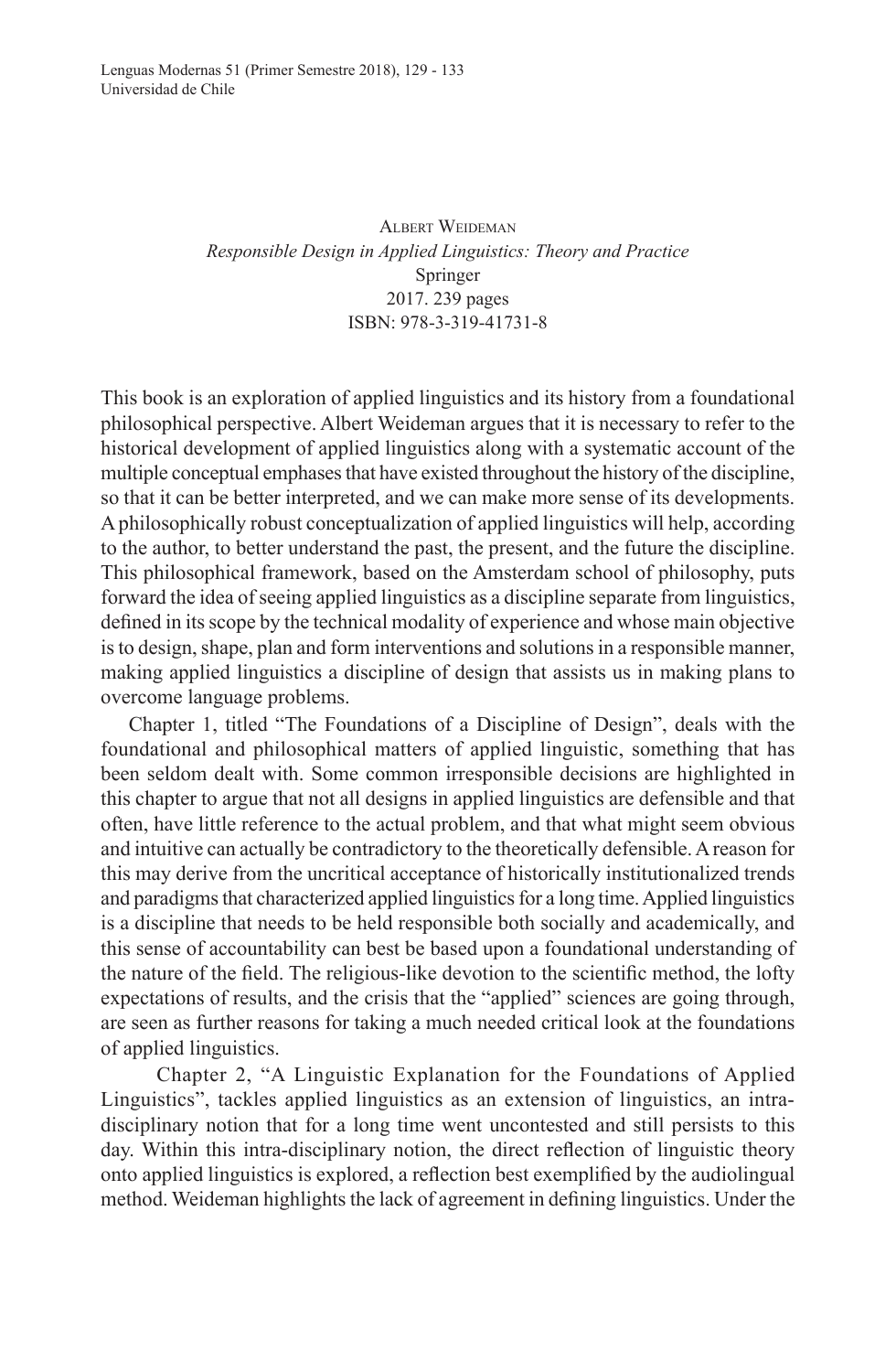philosophical framework of the book, linguistics is defined then as "the theoretical study of the lingual mode of experience (…)" (p. 17).

In the third chapter, "An Inter-Disciplinary View of Applied Linguistics", the influence of other disciplines like psychology and pedagogy upon applied linguistics is explored. This coincides with the decline in reflecting linguistic theory directly into applied linguistics. It is in this context where applied linguistics came to be thought of as a problem-oriented, inter-disciplinary problem-solving enterprise, where the problems that are addressed are too complex in nature to be purely dealt with linguistically and that need input from various disciplines. In this regard, the focus on "external factors" and the institutional setting of the classroom where problems began to be identified with the learning of language in a pedagogical situation are highlighted. The coming of age of the discipline, where questions started to be formulated from within the discipline itself and not from another source, is also mentioned.

"The Scientific Status of Applied Linguistics", an ever-present source of concern for applied linguists, is dealt with in chapter 4. Here, the modern and progressivist ideal of science and its presence in applied linguistics is addressed, especially in the early pronouncements of the discipline such as the audio-lingual method. This commitment to science as the soundest knowledge possible is the basis for the expectation that scientific knowledge will guide us toward the best possible results, but it is a commitment that is rarely ever subjected to critical examination. This unquestioned belief is the hubris of scientific endeavor. This eventually led to the disillusionment and subsequent greater caution that researchers started to have of applied linguistic research, a foreshadowing of the postmodernist approaches to applied linguistics. An independence of purpose where applied linguistics developed an autonomy from theory and science, and where designs started to precede theory, also happened.

The fifth chapter of the book, "Applied Linguistics as a Discipline of Design" addresses the limits of applied linguistics. Sometimes, the theory that can be obtained from certain practical problems is not relevant or interesting, and the theory that can be readily applied onto pedagogical activity is not appropriate for the real language problems that need to be solved, further evidencing a discrepancy between theory and practice. this is because, according to the philosophical framework adopted in this book, the theory is guided by the logical mode of experience, whereas pedagogical activity by the formative mode of experience, thus, making analytical work and pedagogical activity ultimately different. Applied linguistics focuses on concrete, individual and probably unique problems instead of dealing with modes of experience in the most general sense possible (as the "source" disciplines do). Therefore, the limits of the discipline are determined by the actual nature of the unique problem that provides design challenges. As a discipline of design, concepts such as mastery, control over processes, and theoretical analysis as a means to an end become relevant. this conceptualization of applied linguistics as a discipline of design puts emphasis on the imagination and creativity of the practitioner.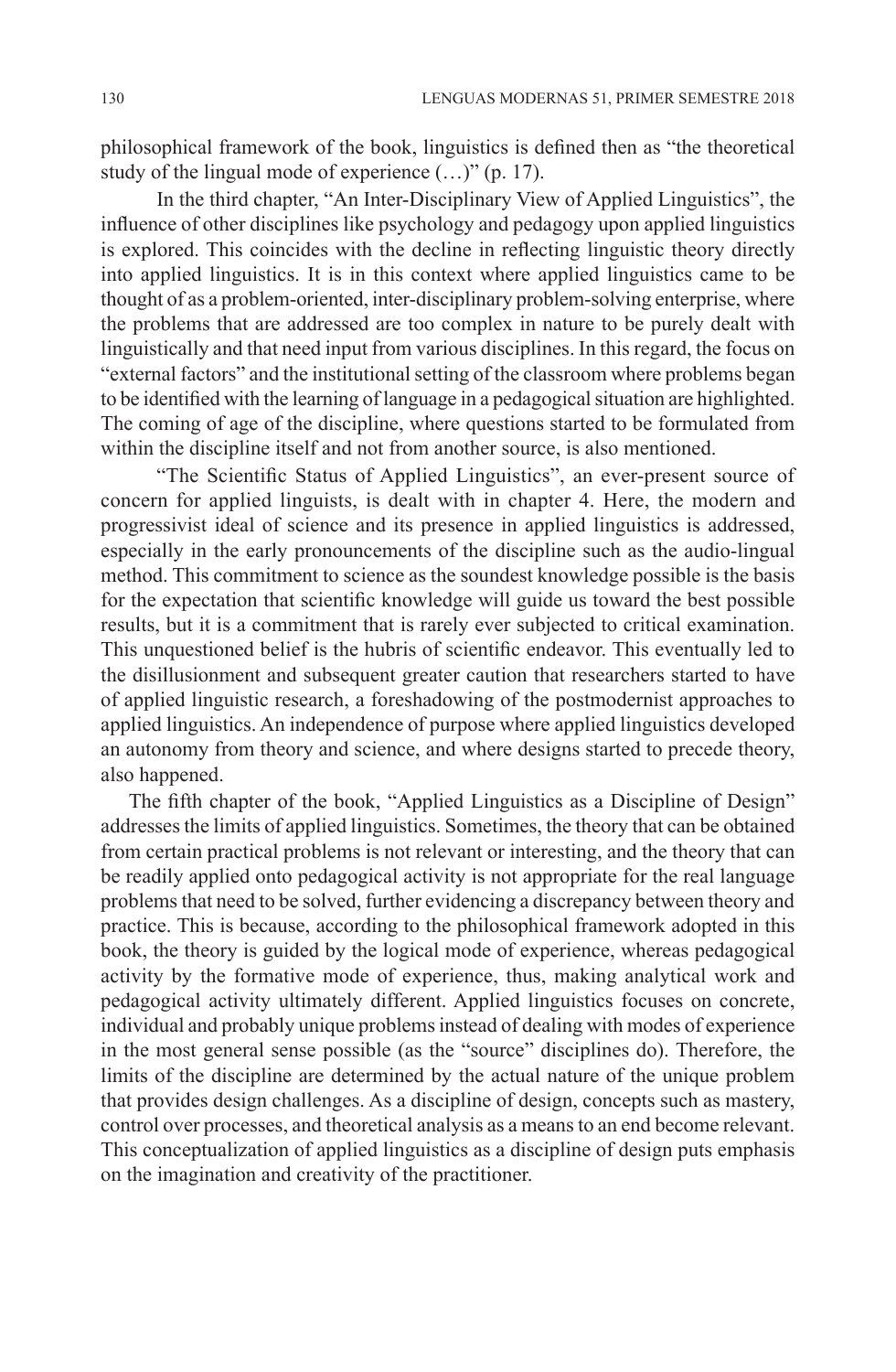Chapter 6 describes three "technocratic and Revolutionary Designs". On the one hand, there is the audio-lingual method, with its obsession with structure and its identification with the American school of behaviorist structuralism; and on the other hand, the successive communicative approach, a more flexible approach which focused on authentic texts and made use of the information gap technique. Within the latter approach, however, a distinction is made between a mainstream tradition that still relied on scientific analysis (also known as the linguistic direction), and a humanistic approach (also known as psychological direction) that emphasizes the personality of the student and emotional aspects of teaching and learning, doing away with scientific analysis and justification and being ultimately subscribed to the freedom of the individual. However, this is not a drastic distinction, as the possibility of eclecticism within communicative language teaching and some examples are addressed.

The critical stance of progressivism and the rejection of scientific endeavor ushers the dawn of the postmodernist approaches to applied linguistics, further explained in Chapter 7, "Beyond Method and Towards Accountability". In here, the emphasis on the individual and the move beyond method lead to the postmodernist fragmentation of the discipline in the 1990s. However, this interpretation is not seen as a loss of focus, but as an emphasis on the fact that the foundational orientation of the applied linguist directs design choice. This is exemplified by the involvement of applied linguists in ethnographic research. The introduction of guidelines, commandments or macrostrategies for language teaching designs signals the move beyond method. Other more radical postmodernist interpretations, which focus more prominently on the political relations and try to challenge questions of inequality in learning situations, are also showcased. Under the postmodernist approaches, the discipline strives to become ideologically aware and accountable. the author notes, however, that in order to reach this accountability, a theoretical justification of language teaching is needed.

In Chapter 8, "Themes and Styles of Doing Applied Linguistics", the point is made that our designs depend on our own choice of direction within applied linguistics between the modernist and postmodernist ends of the spectrum. this chapter is a systematic historical account of successive traditions, models and approaches that were influential within applied linguistics, including the linguistic and behaviorist tradition, the extended paradigm model, the multi-disciplinary model, second language acquisition, constructivism, and finally postmodernism. A new emerging theory is also mentioned in the Dynamic Systems Theory, a transdisciplinary theory that explains language in terms of ongoing and non-linear development, adaptation and "growth" instead of acquisition, and that builds its theoretical concepts on the basis of the natural sciences, breaking away from postmodernism.

This discontinuity in paradigms being achievable on the basis of continuity is one of the main foci of Chapter 9, "Innovation and Eclecticism: Resistance and Continuity". This sense of continuity holds true even for the postmodernist approach, which needed the existence of modernist approaches as a source for contestation in order to exist, thus positing for a simultaneous and side-by-side existence of applied linguistic paradigms. this constant eclecticism between successive paradigms gives way to innovation within applied linguistics when there is a deliberate choice to seek a new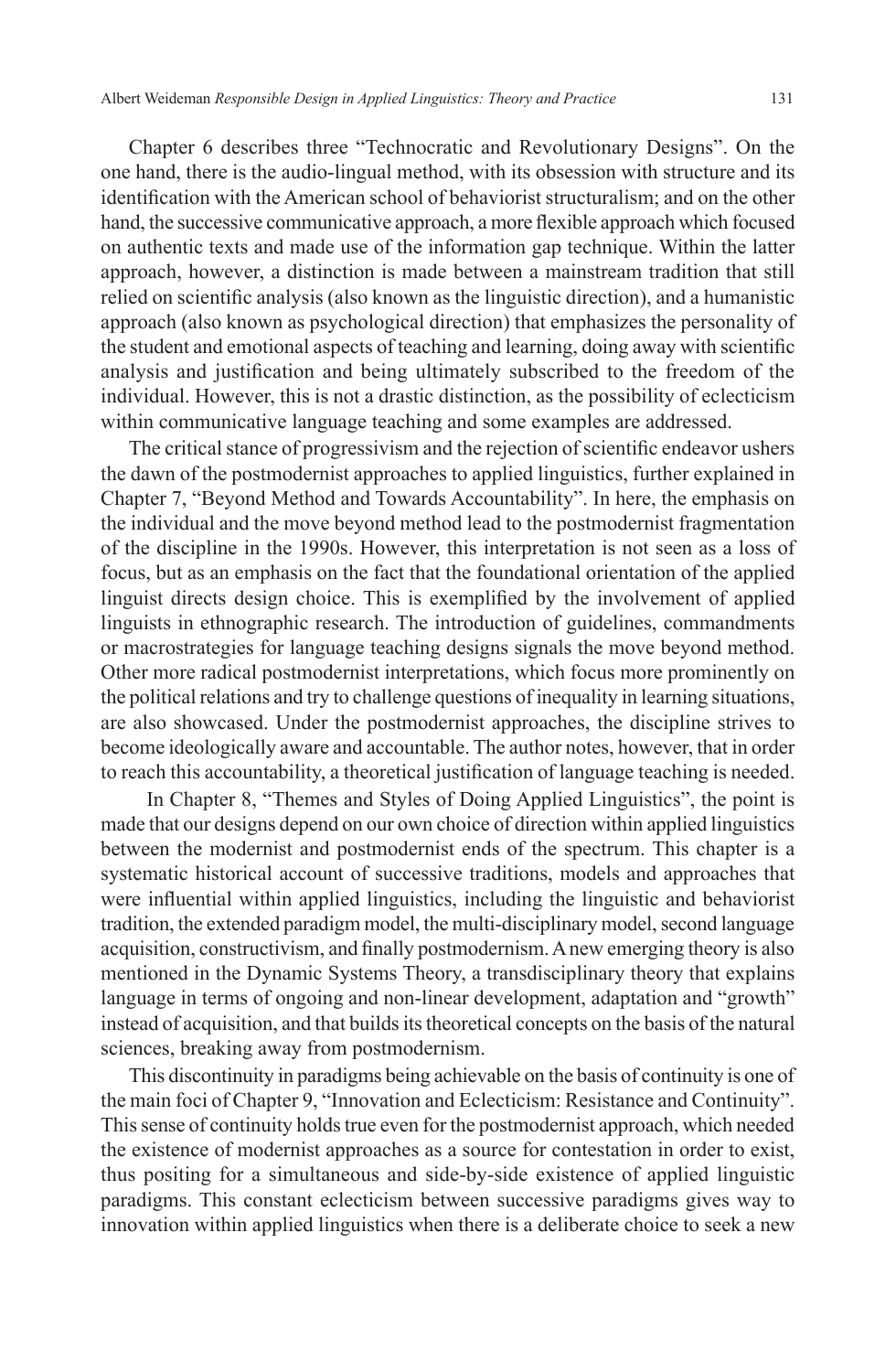solution. thus, innovation is more incremental and progressive rather than dramatic or revolutionary, because of its pervasive links to the past and to what already exists. to be truly accountable, we need to acknowledge these kinships in design of different paradigms instead of ignoring them.

Chapter 10, "A Returning Question: Defining the Field of Applied Linguistics", goes back to the elusive question of the definition of applied linguistics and its field, attributing the lack of agreement to the short history of the discipline and the marked differences of its paradigms. The narrow definition of linguistics that the transformational-generative grammar paradigm had, led to many linguistic endeavors to use applied linguistics as an umbrella term, when they did not actually belong to the field of applied linguistics. Weideman poses that current definitions of applied linguistics tend to still largely depend on linguistics and provide loose notion of multidisciplinarity, which has only fostered confusion. In the philosophical framework of this book, however, a neat distinction is brought forward: linguistics is the study of the lingual mode of experience, while applied linguistics deals with the technical dimension of design. This is a definition that fits for both modernist and post-modernist ends of the spectrum, and that puts applied linguistics as a different discipline, separate from linguistics.

Finally, Chapter 11, "Design Principles and The Future of Applied Linguistics", sets out to examine applied linguistic design principles by looking into concrete design artifacts such as courses, tests, and policies. Weideman posits that there is a commonality in their design conditions (also referred to as reciprocity in design) which can be exemplified by concepts such as validity, differentiation, transparency, accountability and accessibility. These concepts, initially linked to a specific applied linguistic artifact, are actually common to all of them, and they are to be seen as conditions for responsible design. Under the philosophical framework adopted in this book, the technical mode of experience is connected to the analytical mode to provide theoretical insight and thus make a defense for designs possible. However, there are further connections to other modes of experience that dictate other design conditions for responsible design. This systematicity in design, where there is unity between multiple dimensions of reality that all connect to the technical function, is dealt with in detail in this chapter. These connections yield regulative ideas and conditions for responsible design, such as limits, consistency, systematicity, harmonization of conflicts, design rationale, differentiation, reputability, technical utility, among many others. This is a preliminary formulation of a framework that can potentially provide widely accepted principles of responsible design that can be used to judge applied linguistics artifacts. Caution is needed, however, as overemphasis on a single principle would not be responsible. Weideman proposes that a more detailed and in-depth analysis of this framework is needed, but this proposal could serve as the first step in laying the basis for a much needed theory for applied linguistics.

While acknowledging that this new proposal needs more sophistication, this philosophical understanding of the foundations of applied linguistics shows a great deal of potential for a future of a neatly defined applied linguistics in charge of designing responsible artifacts. This book also has a twofold function that might go unnoticed at